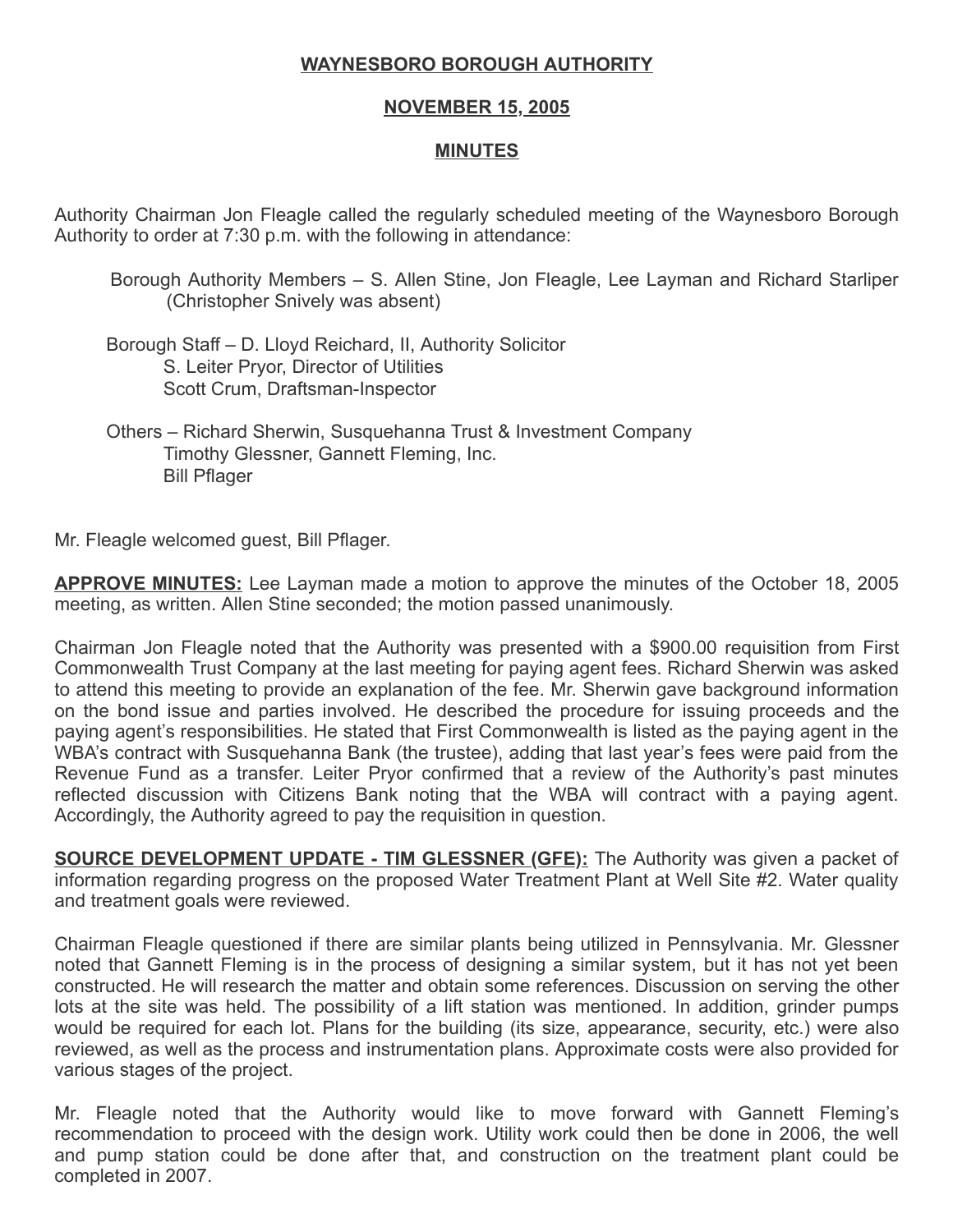Mr. Fleagle stated that he would like to pursue grant monies for upgrade of the pump station. The exact location of the pump station and the need for an easement should be discussed with Allegheny Power.

Mr. Glessner provided some information on Innovative Technology Grants, as follows:

- Next round of funding applications due in July, 2006
- Awards December, 2006
- Funds available 2007
- May not break ground until mid-2007

The Authority agreed that this would be a workable timeframe. It was noted that the support of local officials is key.

Leiter Pryor also noted that he will meet with PENNVEST representatives the following day to discuss details if those funds are utilized for the balance of the project. Mr. Fleagle added that the Authority will need to consider all funding options, including a bond issue.

WATER MAIN EXTENSION AGREEMENT - NORTH END DEVELOPMENT: A Water Main Extension Agreement for 24 units for North End Development (off Stottlemyer Road) was presented for Ronald Martin. WTMA has corresponded that they will permit the WBA to serve the entire development. The Authority agreed that the meters should be placed at the road, and within the 200' water service territory line. The Authority agreed. Scott Crum reported that pressures in this area are acceptable.

Allen Stine made a motion to approve the Water Main Extension Agreement for North End Development. Lee Layman seconded; the motion passed unanimously.

WATER MAIN EXTENSION AGREEMENT - ANTIETAM COMMONS: A Water Main Extension Agreement for Antietam Commons (off N. Welty Road) was presented for Fairmount Real Estate of Pennsylvania. This development will consist of 137 singles, 14 townhouses with 6 units each), 10 commercial and 3 recreational units. All issues regarding the transmission main have been taken care of – Scott Crum reported that there is a right-of-way across the main and no homes should be near it. In addition, all line size requirements discussed have been met; and a connection will be made onto the existing 6" line near the Wayne Heights Day Care Center, resulting in a loop to preclude future problems. Fire flows are also satisfactory.

Lee Layman made a motion to approve the Water Main Extension Agreement for Antietam Commons (Fairmount Real Estate of PA). Allen Stine seconded; the motion passed unanimously.

PHEASANT RUN: Leiter Pryor noted that the Authority discussed water availability for Pheasant Run (off Tick Ridge Road) several meetings ago. Plans have been received by the Engineering Department, and the following items were discussed:

- The Engineering Department is recommending that a water line be run down Tick Ridge Road, from Koons Road to the existing water line running beside Arturo's Pizza. That will eliminate dead-end lines on Wibbit and Ring Neck Trails. Also, Lots #79, 66, 72 and 73 will be served off the new line in the front of their properties instead of in a right-of-way to the rear of their properties.
- Mr. Fleagle then added a recommendation to connect the two cul-de-sacs with a water line, eliminating the dead-ends in the cul-de-sacs.
- Pressures in this location are fine; fire flows are marginal (but above minimum); and head losses are fine.